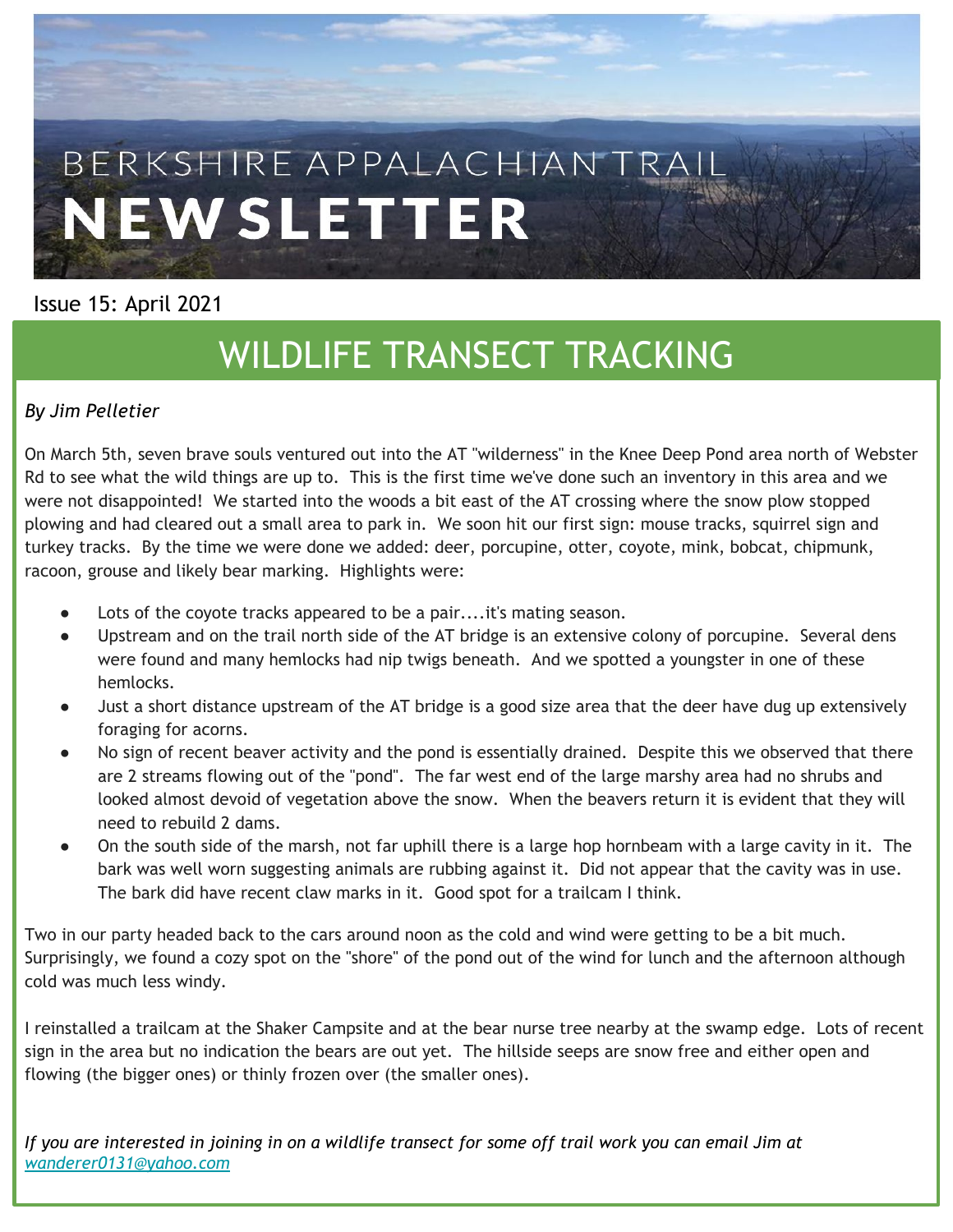#### HISTORY THROUGH STORIES

*By Pete Rentz* Great Barrington Tornado - Memorial Day, 1995

On May 29, 1995, a tornado took shape in New York State and made its way East into Massachusetts. It was quite destructive, tearing down trees and structures, including the garage of our own George Osgood, West of Great Barrington. It damaged the cemetery and fairgrounds, south of town. It knocked down all the ski lifts at Butternut. It twisted off all the trees along about a quarter mile of Appalachian Trail on both sides of Route 23. It killed three people from Eagleton School who were in a Volkswagen Beetle, then proceeded east, where it blew itself out in Monterey.

The land on the south side of Route 23 is owned and managed by the National Park Service. Their word was that this had been an act of nature, and that the Appalachian Trail Committee was to clear the AT of down limbs and just throw the slash to the side. We put two of our chainsaws in the repair shop with the extensive cutting required.

The land north of Route 23 is managed by the Massachusetts DCR (DEM). Their idea was that this was a windfall, and that a professional logger should be brought in so that the lumber would not go to waste. It took about a year for this to happen, and in the meantime, the AT was relocated on a section of blue-blaze trail available west of the destruction site. Finally, the AT was given a new route through the DCR salvage area where it remains today.

Now (25 years later) it is hard to see any difference in the two sides of Route 23, even though the initial management was quite different. Nature heals the worst of devastation, and new growth has appeared which will eventually become a mature forest, replacing what was lost.



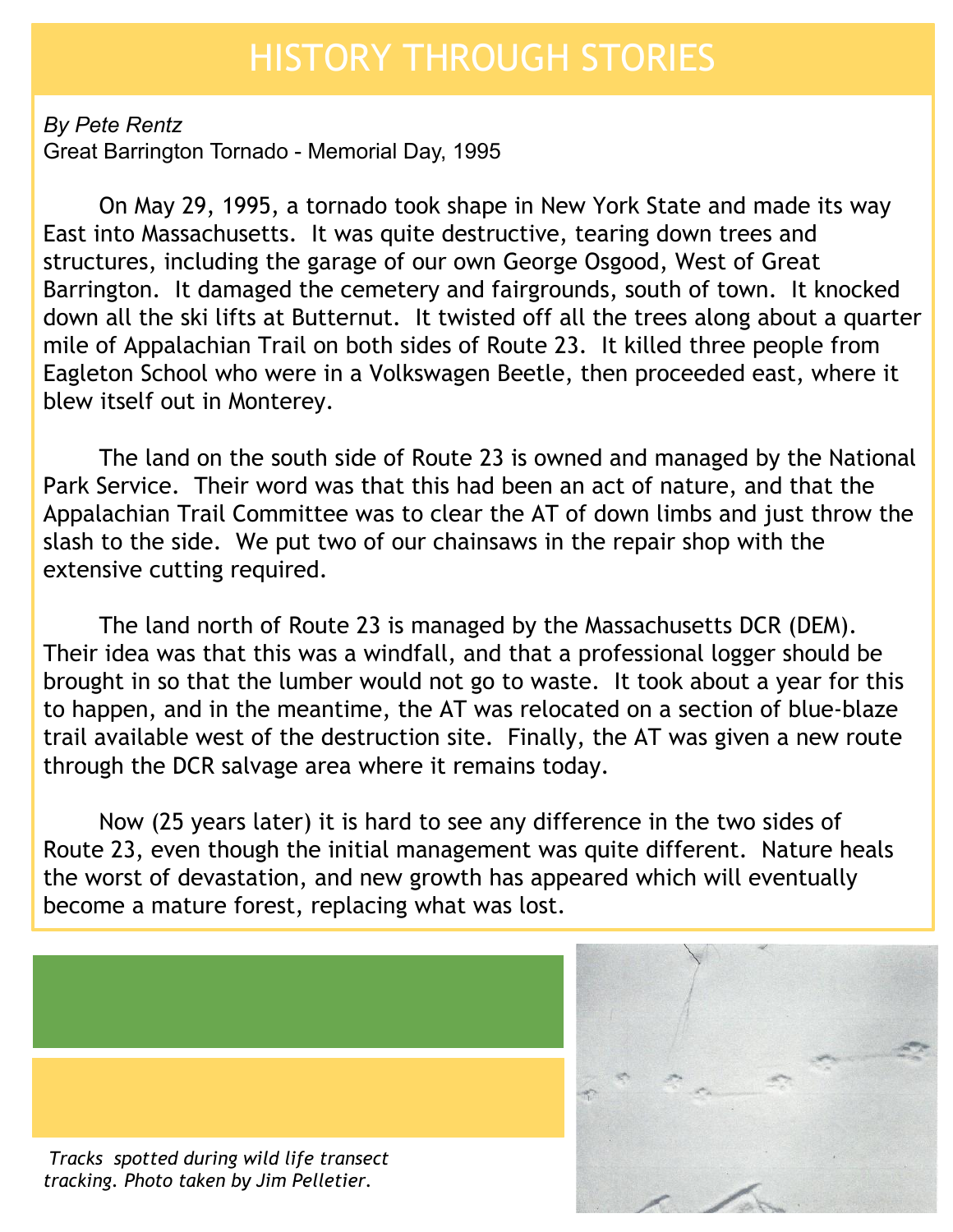### VOLUNTEER SPOTLIGHT

Josh Weeks has been an avid outdoors person since an early age. Residing in Pittsfield, he was a member of the Boy Scouts in middle school and was exposed to the AT at an early age.

When his son Aaron started getting involved in Service projects when he was 11 years old, Josh began to get involved as well.Josh began volunteering with us in 2009.Aaron's Eagle Scout project in 2011 involved the whole family. Josh's daughter Hannah and brother in law Kevin Swail began to volunteer as well to assist with the project. As a whole, the family helps to maintain a very large portion of the Northern section in Massachusetts. These trips and volunteer projects became a great family bonding experience.

Josh is serving as the Northern Maintainer Coordinator as well as adopting the Noepel Shelter. Recently, he has moved up into the Vice Chair position and will be the Committee Chair in two years time. Additionally, Josh recently received his apprentice sawyer certification in order to help with trail management with a chainsaw.

Josh recently retired as a physical education teacher at Taconic High School. However, he still coaches track and field as well as the CPR/ First Aid courses. In his retirement, he goes out for trail maintenance about two to three times a week.

We are grateful to have Josh volunteering with us! Thank you for all of your contribution to the trail and our community!

*A photo of Josh Weeks.* 

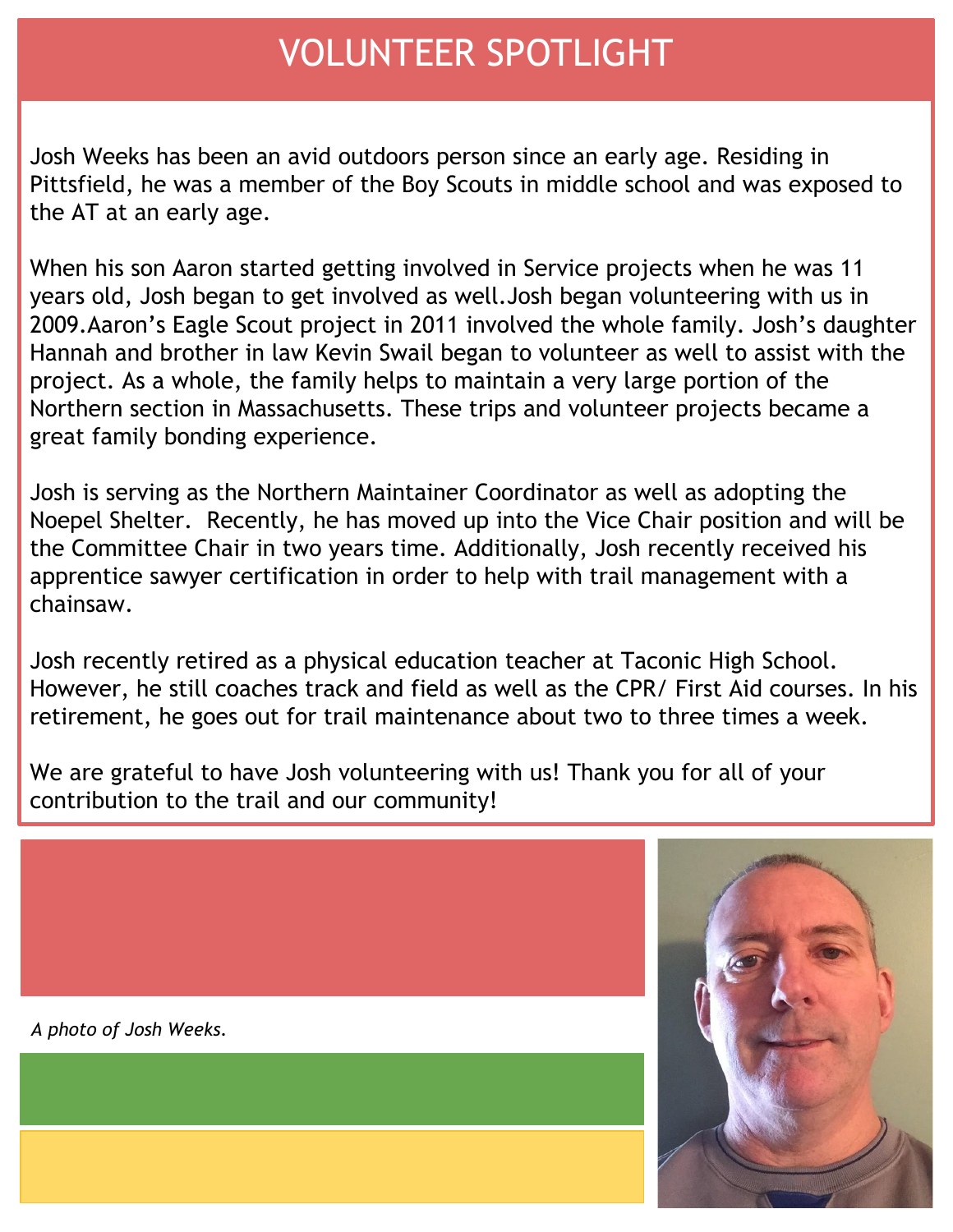#### UPPER GOOSE POND COORDINATOR POSITION

The Upper Goose Pond Cabin Maintenance Coordinator is responsible for ensuring the Cabin, outbuildings, privies, camping areas, docks and other infrastructure associated with the Cabin are in working order and safe for use by the public and volunteer caretakers, and maintained to agreed standards. Repairs to the Cabin and other site infrastructure may be undertaken individually, or with the assistance of AT volunteers. The Coordinator will keep the AT Committee informed on any work needed or performed. The Coordinator may also take part in training and mentoring of new UGPC Caretakers.

Estimated time required: In-season (mid-May to mid-October), as much as 4hrs per week not including travel. Off season: 4hrs per month.

Further description of duties is detailed below:

- Assess the condition of the property and associated structures and plan and execute work to keep them in good repair. Larger repair or maintenance projects are planned in consultation with the AT Committee Volunteer Coordinator.
- Make or assign regular visits to the site during the operational season, check-in with Caretakers to inquire about issues or concerns with the Cabin and larger site and address those concerns as soon as possible.
- The Coordinator will direct volunteers in the opening of the Cabin for the season, and subsequent closure and securing the site for the off-season. Make or assign occasional off-season visits to monitor conditions.
- Provide a written or verbal report to the AT Committee at it's regularly scheduled meetings, and whenever there are significant issues or problems at an overnight site.
- Develop or continue relationships with neighbors and residents on the lower pond. In particular, work with Leisure Lee managers to maintain access to the Leisure Lee boat launch when needed.
- The Coordinator needs to be available to respond to emergencies, unusual events or queries from Caretakers. The Coordinator should be prepared to serve on short notice as a temporary Caretaker. The Coordinator may assign, and as needed, train volunteers living in the region who are also available to respond in a timely manner to incidents at the Cabin.
- The Coordinator is encouraged to serve a number of shifts as a weekly Caretaker to gain knowledge and appreciation of Caretaker duties and challenges.

You can contact us at [at@amcberkshire.org](mailto:at@amcberkshire.org) to inquire about open leadership positions and more ways to be involved.